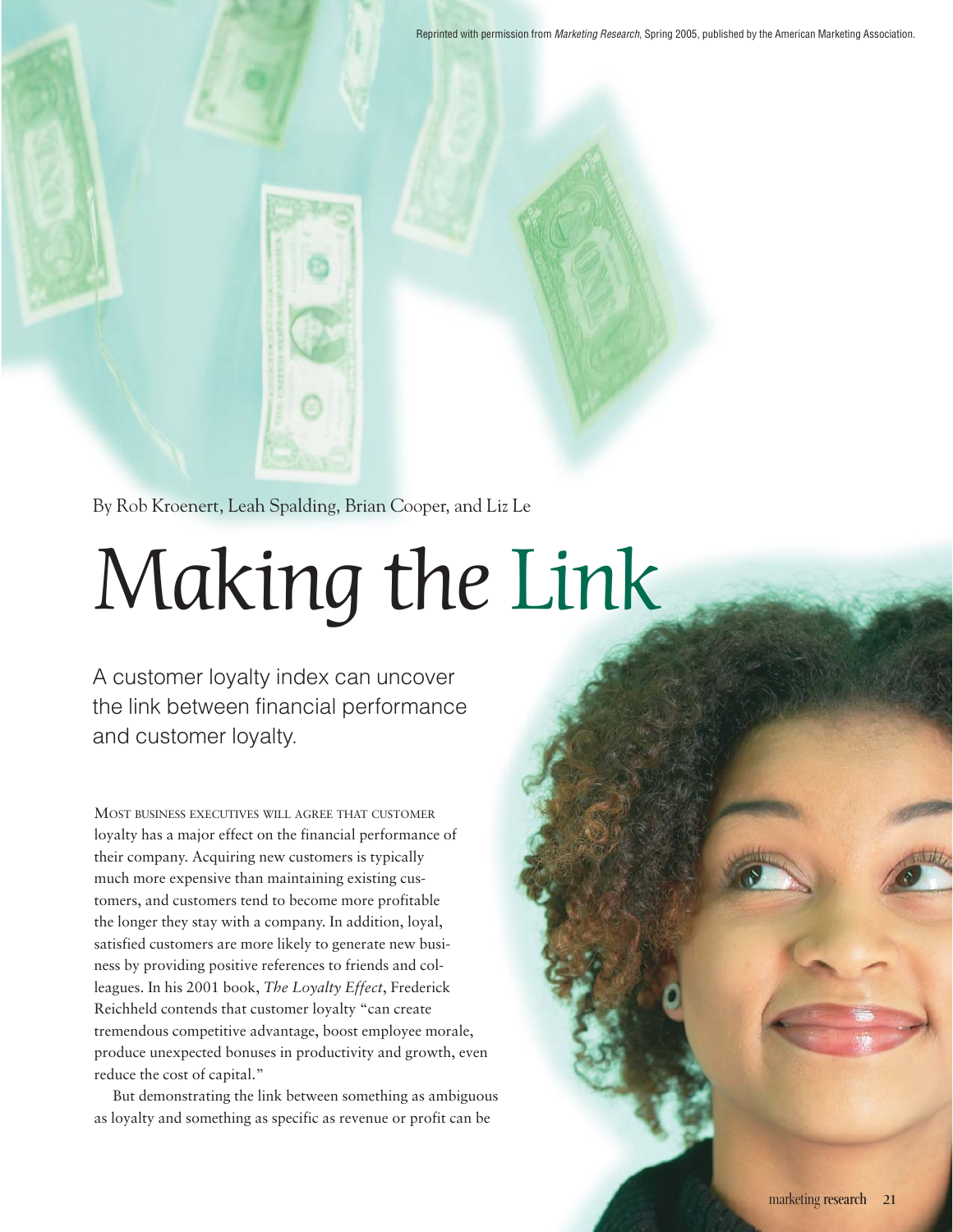# Executive Summary

#### It is difficult to demonstrate the link between something

as ambiguous as customer loyalty and something as specific as company revenue. Because of this, many companies lack the information necessary for critical business decisions. An effective and widely applicable method of measuring customer loyalty combines three elements—referenceability, repurchase intentions, and future purchase levels—to create a customer loyalty index. This can then be used to relate customer loyalty to a company's financial performance.

extremely difficult. One of the biggest challenges is the wide range of factors not directly related to loyalty that can influence the financial performance of a company. The overall condition of the economy, for example, can have a dramatic effect on a company's revenue. Although companies with a highly loyal customer base may be better positioned to prosper in tough times, customer loyalty does not make a company completely immune to the ups and downs of the economy.

As a result, many companies do not have all the information they need to support critical business decisions. Without understanding the relationship between customer loyalty and financial performance, how can a company decide whether or not to invest valuable resources in initiatives designed to improve loyalty? And once a company decides to invest in improving loyalty, what types of initiatives are likely to have the greatest impact?

# Measuring Customer Loyalty

No single definition of customer loyalty applies to all companies and industries. To an investment banking firm, for example, loyal customers might be businesses that use their investment banking firm exclusively and plan to continue doing so, while a soft drink company might consider loyal customers to be consumers who are more likely to choose their soft drink over any other, even if they also buy other soft drinks. The definition of a loyal customer can encompass a wide variety of attitudes and behaviors, and the best definition to use depends on the specific situation. Elements of customer loyalty may include:

- **Psychological commitment.** Does the customer feel an emotional connection to the product or company?
- **Referenceability.** Does the customer consider himself a positive reference for the product or company?
- **Purchase history.** Has the customer purchased the product (or from the company) consistently in the past?
- **Repurchase intentions.** Does the customer plan to buy the product (or buy from the company) again in the future?
- **Future purchase levels.** Does the customer plan to spend more, less, or maintain current spending levels in the future?
- **Perception of competitive advantage.** Does the customer feel that the company's products provide a competitive advantage?
- **Satisfaction.** How satisfied is the customer with the product or company?

The best approaches to measuring loyalty are directly related to desirable customer behaviors or attitudes as well as the surrounding context (the presence or absence of competitors, barriers to entering and exiting the relationship, etc.). Ideally, the approach chosen for a specific company should be universal enough to apply to all relevant customers across a wide variety of situations. If a company with more than one product chooses an approach that is product specific, for example, it can prevent an apples-to-apples comparison of customer loyalty across the entire product line. And comparing customer loyalty across different companies requires an approach that is general enough to encompass an even wider variety of situations.

Based on more than 20 years of experience conducting primary research in the information technology (IT) industry, TNS Prognostics has found that one of the most effective and widely applicable methods of measuring customer loyalty for our clients involves three of the elements listed above: referenceability, repurchase intentions, and future purchase levels. Many of the customer surveys we conduct for our clients include a question about each of those three elements, and the answers to those questions are then combined to create a customer loyalty index (CLI).

The standard referenceability question we use is: "Do you consider yourself a favorable reference for <company name>?" with answer choices of yes, no, and unsure. The repurchase intention question is: "Based upon your experience, are you very likely to continue purchasing <company name's> products?" with answer choices of yes and no. The future purchase levels question is: "Do you expect future purchase levels of <company name's> products will be…" with answer choices of higher, lower, and same. CLI is calculated as the percentage of respondents who answer positively to each of the three questions—"yes" to referenceability, "yes" to repurchase intentions, and "higher" or "same" to future purchase levels. To be included in the CLI calculation, a respondent must have answered all three questions. We have found the CLI measure to be both internally reliable and stable over time, with a Cronbach's alpha (a tool for measuring the reliability of scales) of .77 and an average test-retest correlation of .64 over the last three years (all with  $p < .06$ ).

The questions used to create the CLI are included in an annual benchmarking survey conducted by TNS Prognostics. The benchmarking survey targets a wide range of business customers in the IT industry and uses a standardized questionnaire. Each respondent is asked to provide feedback on a single company, and respondents are screened out of the survey if they are not current customers of that company. The results of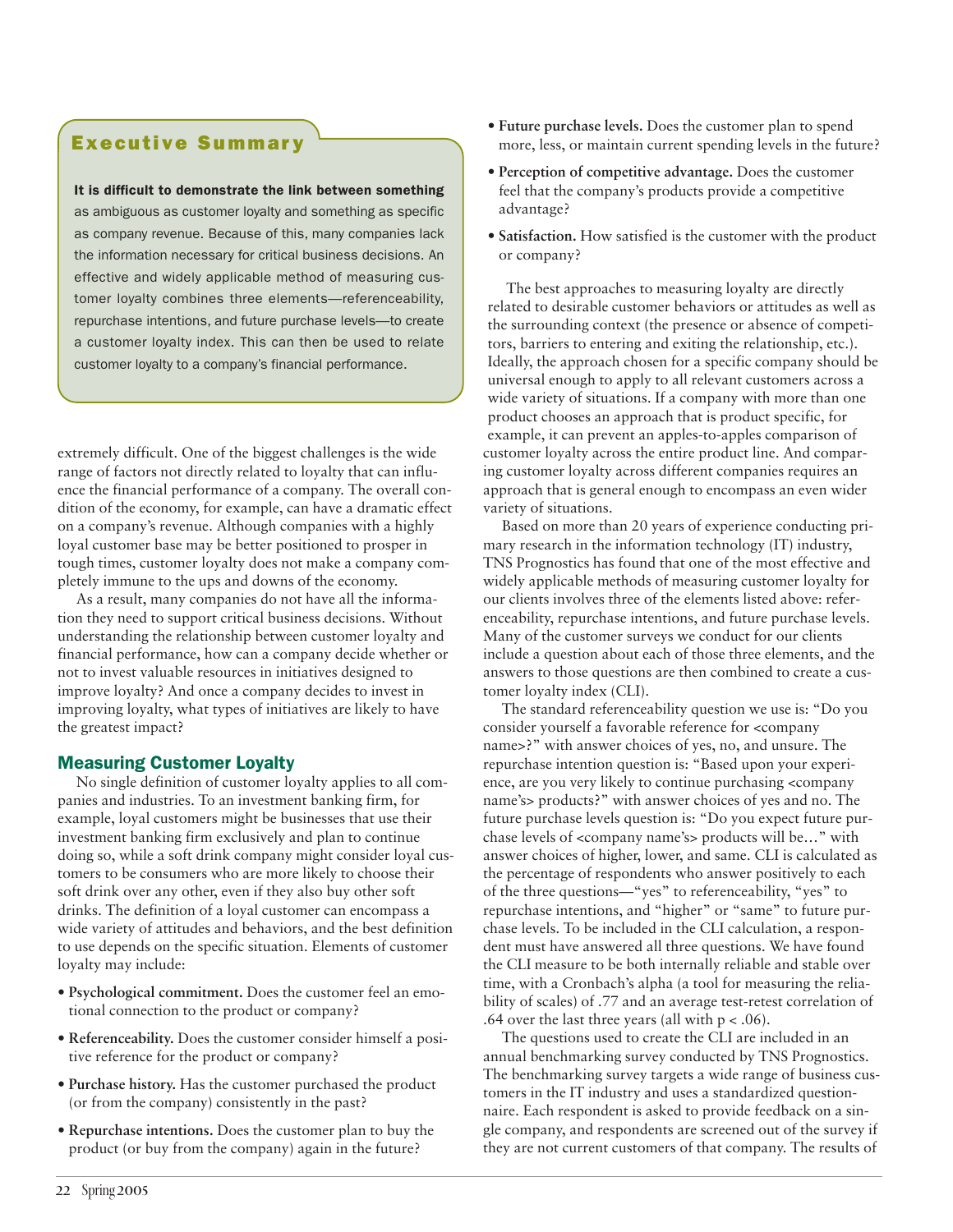this annual benchmarking survey provide a rich source of historical customer loyalty data for a wide range of companies in the IT industry.

## Investigating Links

The first step in our effort to uncover potential links between customer loyalty and financial data was to gather and organize historical customer loyalty data from the TNS Prognostics benchmarking survey. The specific IT companies included in our benchmarking survey change slightly from year to year, due in many cases to mergers/acquisitions, but each year the survey focuses on the hardware products of approximately 10 companies and the software products of approximately 20 companies. Given the greater number of companies covered in the software benchmarking, those results became the focus of our investigation, and we started with the 2002 results.

In 2002, the software benchmarking results included 19 different companies, with an average of 301 survey respondents per company. The companies ranged in size from \$90 million to more than \$50 billion in gross annual revenue, and all but two were publicly traded. Most were primarily software companies, but several sold hardware in addition to software. For each of these companies, we gathered the survey responses for all three of the questions used to create the CLI.

Our next step was to gather historical financial performance data for the target companies. Annual revenue growth, which is widely reported in public financial reports and less dependent on costs that may be unrelated to customer loyalty, was selected as our primary financial performance metric. Four of the 19 target companies either did not publicly report their gross annual revenue or were acquired during the time

period we were investigating, and those four companies were therefore excluded from our analysis. For the remaining 15 target companies (5,242 total respondents), we calculated the annual revenue growth percentage for two time periods: from the year before the survey to the year of the survey, and from the year of the survey to the year following the survey. We then had 2002 customer loyalty data alongside revenue growth data for 2001- 2002 and 2002-2003, which provided the core information for our analysis.

We began by correlating the customer loyalty data to the financial data to measure the strength of their relationship. CLI and its three individual components (referenceability, repurchase intentions, and future purchase levels) were correlated to the revenue growth percentage for both time periods (2001-2002 and 2002-2003), and our analysis uncovered a significant relationship between several of the cus-

The companies in our dataset show<br>an average 12.5% gain in annual revenue growth for every 10% increase in customers who are loyal.

> tomer loyalty measures and revenue growth over the following year (2002-2003).

#### Correlating Growth

The most compelling finding was the strong correlation between CLI and revenue growth over the following year. (See Exhibit 1.) The analysis showed a significant positive relationship between CLI and next year's revenue growth  $(r = .79, ...)$ p < .01), indicating that the companies with more loyal customers in 2002 tended to experience higher revenue growth the following year. More specifically, the companies in our dataset show an average 12.5% gain in annual revenue growth for every 10% increase in customers who are loyal. The relationship also holds true across companies of various sizes, as the magnitude of the correlation remains fundamentally unchanged even when controlling for differences in annual company revenue ( $r = .80$ ,  $p < .01$ ).



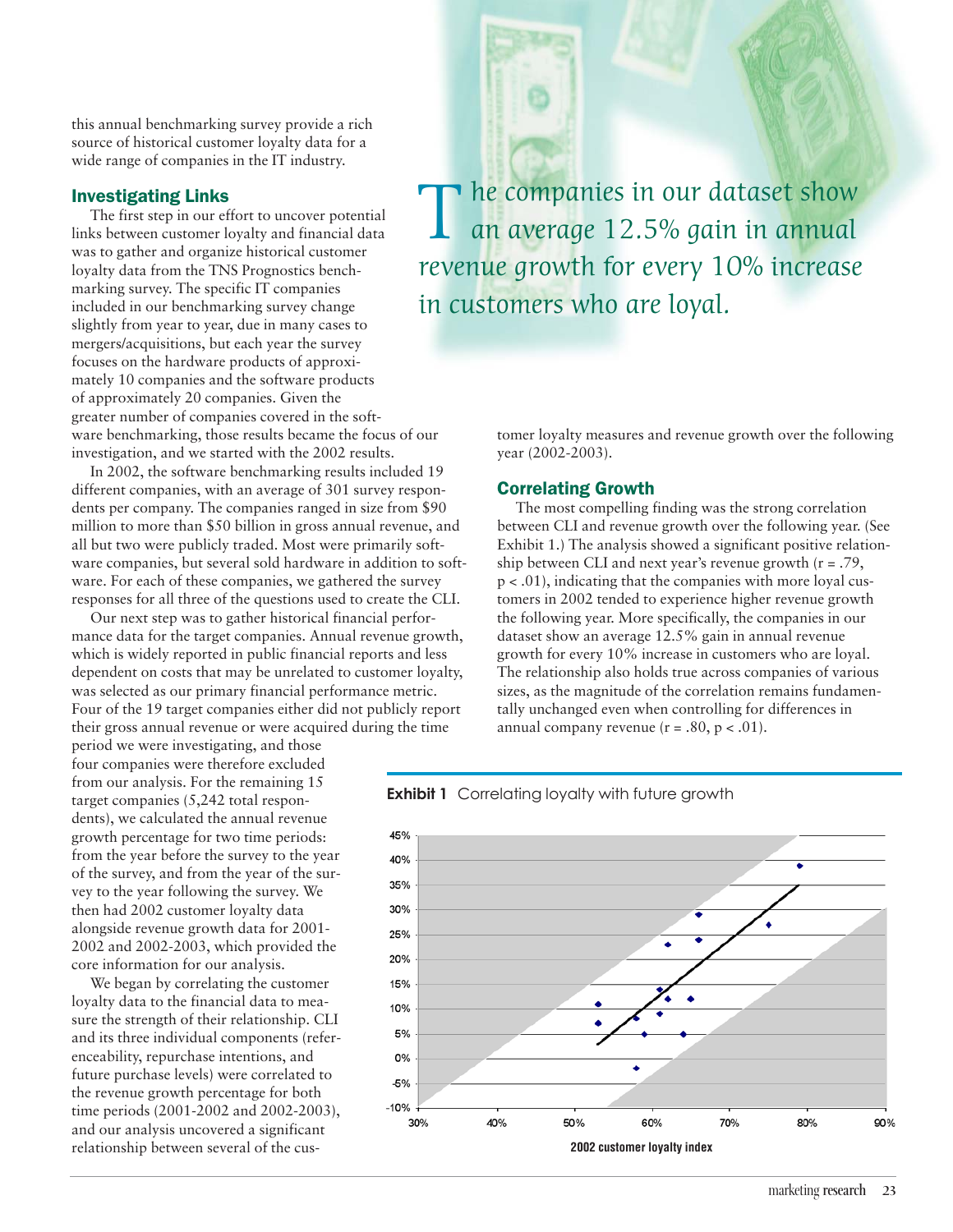

Of the three individual components of CLI, referenceability was found to have the strongest correlation with revenue growth over the following year. (See Exhibit 2, which shows revenue growth correlated to the percentage of people who answered yes to the referenceability question). But the correlation between revenue growth and referenceability, though positive and significant  $(r = .68, p < .01)$ , is weaker than the correlation between revenue growth and CLI. A positive but weaker relationship is found for the correlation between revenue growth and repurchase intentions  $(r = .48, p < .08)$  and net future purchase levels ( $r = .41$ ,  $p < .13$ , measuring the percentage of respondents answering "higher" minus the percentage answering "lower"). The benchmarking surveys also asked respondents to rate their overall satisfaction with the total performance of the company on a 0-10 scale, and the correlation between revenue growth and the average total performance rating was also positive  $(r = .49, p < .06)$ , but again not as strong as the correlation with CLI.

Based on this data, there is clearly a strong relationship between the loyalty of the companies' customer bases and the revenue growth of those companies over the next year. Although referenceability appears to be a very important component of loyalty, the CLI measure, which also includes repurchase intentions and future purchase levels, appears to be even more closely connected to revenue growth.

Given that our analysis was based on correlations, we cannot draw definitive conclusions about the causal nature of the relationship between customer loyalty and financial performance. There are alternative ways to describe this association; for example, the relationship between loyalty and financial performance might ultimately be driven by financials, as would be the case if a financially healthy company had the resources to invest in building better customer relationships. If that was truly the causal relationship, however, we would expect to see stronger correlations between customer loyalty and revenue growth over

the year preceding data collection, assuming there is not a lag between a year of solid growth and a company's decision to invest more resources in customer loyalty. That correlation, although positive, was considerably weaker than the correlation with revenue growth over the year following the data collection  $(r = .41, p < .13)$ . The pattern of these correlations supports the argument that loyalty drives revenue growth, rather than the reverse.

Our findings certainly do not change the fact that customer loyalty is just one of the important factors that influence financial

performance. Other external factors, such as the general state of the economy or product innovation, can also have a major influence on the relationship between loyalty and revenue growth. From 2001-2002, for example, average revenue growth among the companies we surveyed in the IT industry was much lower than it was from 2002-2003, despite the fact that the average CLI in 2001 was only four percentage points lower than it was in 2002. Even the companies that maintained strong loyalty scores were not immune to the economic downturn, although they were better positioned to prosper when the economy eventually picked up.

# Linking Up

Completing the link between financial performance and customer loyalty requires an understanding of the specific

There is clearly a strong relationship<br>between the loyalty of the companies' customer bases and the revenue growth of those companies over the next year.